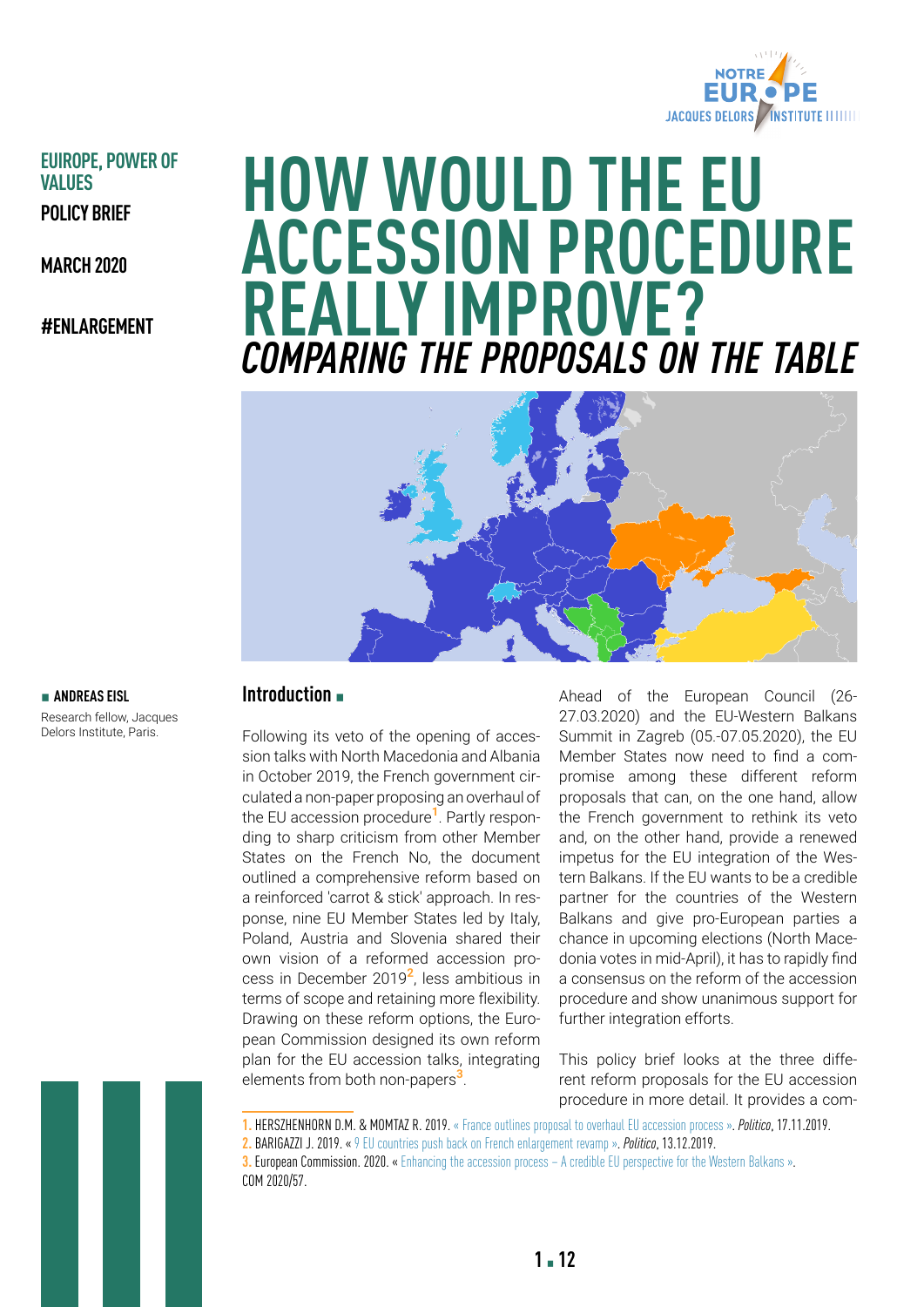

parison of the key elements of each reform option and discusses expected improvements as well as potential problems for the accession process. Based on this analysis, the policy brief will also highlight a number of (possibly unintended) broader consequences of the individual reform directions, such as the risk for candidate countries to get stuck in half-in/half-out EU membership limbo.

Building on this assessment, the policy brief argues that **the Commission proposal is a sensible compromise between the French and nine-country approaches. It is ambitious enough to be considered a 'real' reform while not unduly changing the existing logic of the accession procedure. The Commission's reform approach should thus be taken as the basis for negotiations among the EU Member States ahead of the consequential Council Meeting of March 2020.**

## **1** ▪ **The three reform proposals for the EU accession procedure**

With the French, nine-country and Commission proposals, three main reform options are on the table for a revision of the EU accession process. The following sub-sections discuss the key elements of each proposal which are subsequently summarized in Table 1 (see page 6), allowing for a direct comparison between the different approaches.

## **1.1. The French proposal**

The reform approach of the French government, which was shared in November 2019, lays out a comprehensive set of reforms to the existing accession procedure. The four main principles of the non-paper are "gradual accession", "rigorous conditions", "concrete benefits", and "reversibility". Concrete measures based on these principles are (1) the reorganisation of the thirty-five accession chapters into seven policy blocks, (2) their completion in a sequential order, (3) a revamped 'stick & carrot' approach, allowing for reversible progress in negotiations but also for more concrete benefits ahead of EU accession, and (4) the reinforcement of the political dimension of the accession process.

First, the French proposal sets out to bundle the different accession chapters that contain the EU acquis into so-called blocks (see also Table 1 and the Annex)**4**. The plan formulates a possible organisation into seven blocks, beginning with a transversal block on the rule of law, fundamental rights, the legal system and security. Other blocks would deal, for example, with economic and financial matters or external affairs. In the view of the French government, this bundling is supposed to create more visibility for ongoing negotiations in specific policy fields.

Second, **a unique feature of the French reform approach is the requirement to complete policy blocks in a sequential order. To reinforce the long-term preservation of the rule of law, the transversal policy block must be completed successfully first, before any other negotiation blocks are opened**. Subsequently, according to the French proposal, there can always be only one block opened (prohibiting the simultaneous negotiation of different blocks), which creates a very rigid system for the EU accession process. The plan suggests a certain order for the different blocks, but as there is no 'natural' sequence for the individual policy fields, the final approach would be open to political discussion and prioritisation.

Third, to make this sequential approach more palatable, the French proposal wants to link the completion of specific policy blocks in the accession process with the partial or full

**<sup>4.</sup>** European Commission. 2020. *[Chapters of the acquis](https://ec.europa.eu/neighbourhood-enlargement/policy/conditions-membership/chapters-of-the-acquis_en)*.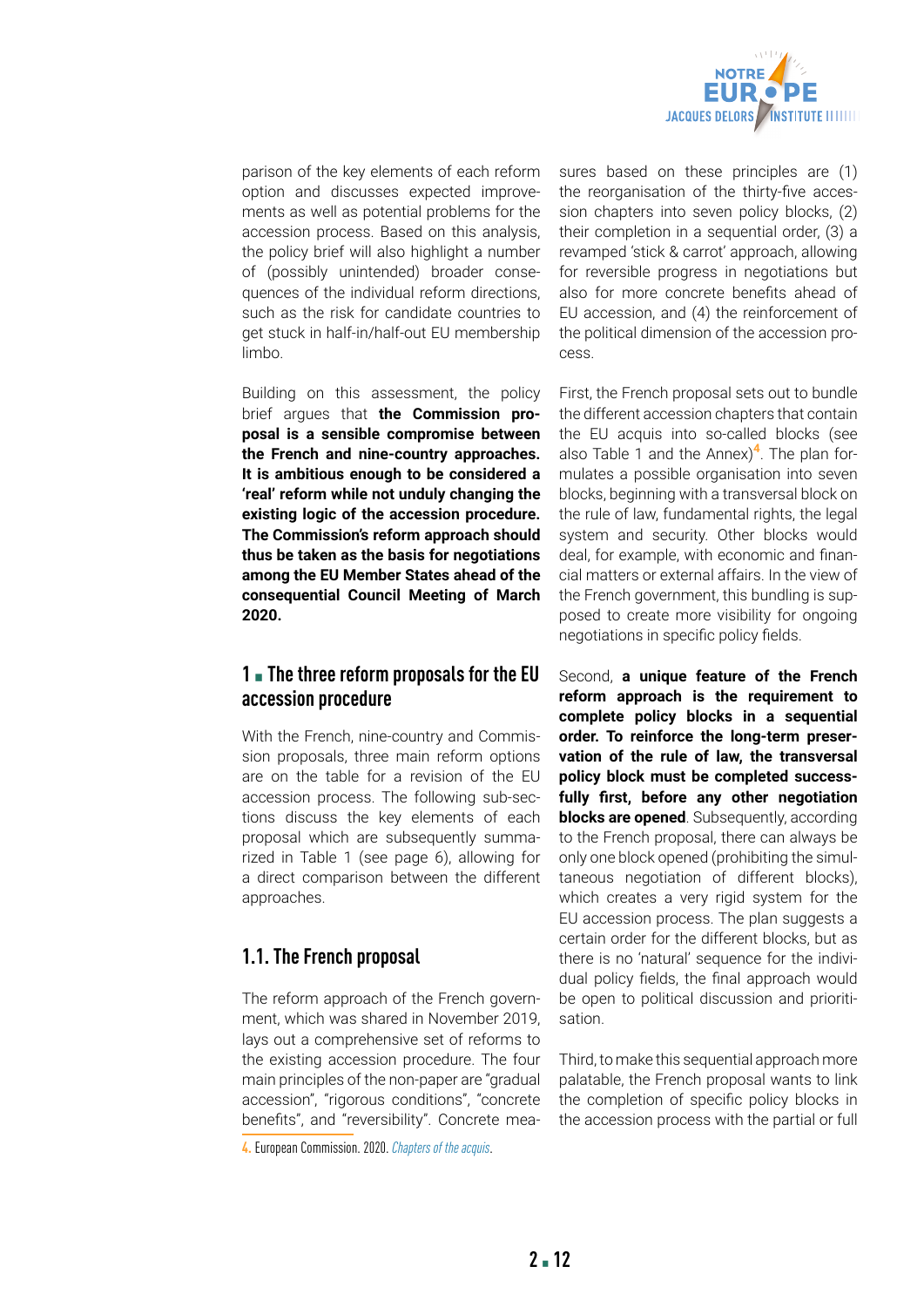

access of candidate countries to the corresponding policy fields and EU programmes even before EU membership. In addition, progress in the adoption of the acquis should be further incentivized through increased financial help. At the same time, the French reform approach puts a lot of emphasis on the reversibility of the accession process if candidate countries do not comply with the accession requirements, particularly with the rule of law. Allowing for gradual responses from the EU, the French plan would also allow to reduce or cut back previously granted benefits or even move back down the sequence of blocks to the very start of negotiations.

Fourth, the French non-paper calls for a reinforced political governance of the accession process. This includes at the same time more rigorous benchmarking (including more and better indicators), regular evaluations by the Commission of the realized progress by candidate countries even after the completion of individual policy blocks, and the possibility for Member States to review these evaluations afterwards. The French proposal also strengthens the role of the Council regarding the accession of candidate countries to specific sectoral policies and wants to institutionalise more annual high-level meetings between the political leaders of EU member states and the Western Balkans countries.

## **1.2. The nine-country proposal**

Responding to the French non-paper on the reform of the EU accession procedure, nine EU countries (Austria, Czech Republic, Estonia, Italy, Latvia, Lithuania, Malta, Poland and Slovenia) provided their own vision for a revamped negotiation format. Partly in line with the French approach, particularly regarding a greater degree of 'politicisation' of the accession process, the nine-country proposal is nevertheless considerably less

rigid than the former, and a less ambitious departure from the existing methodology.

It states that "internal EU reform cannot be a precondition for enlargement", opposing one of the arguments given by the French authorities to justify their veto on the opening of accession talks**5**. Underlining the more incremental reform direction taken by the nine EU countries, the proposal stresses that the 'enhanced approach' should be compatible with the already existing negotiating framework for EU accession.

In principle similar to the French vision, the nine-country approach wants to put fundamentals first (the rule of law) and reinforce a merit-based approach through strict but fair conditionality. It puts, however, a stronger focus on the broader political situation in the Western Balkans, also urging to foster regional cooperation and good neighbourly relations among the region's countries through deepened political exchange.

Picking up on the French government's idea to bundle the accession chapters into blocks, the nine EU countries want to group them by main policy areas and propose to base them on the existing sub-committees of the Stabilisation and Association Agreements (SAAs) the EU has with the Western Balkans states. Existing sub-committees are focusing, for example, on (1) customs, (2) trade and sustainable development, (3) economic and financial issues and statistics, (4) transport, energy, environment, climate change and regional development, and on (5) agriculture, fisheries and food safety. The nine-country proposal, however, does not discuss these different policy fields nor the final composition of the blocks in more detail.

In contrast to the French vision, there is no requirement for a sequential ordering of negotiation blocks. The nine EU countries explicitly allow for the possibility to nego-

**5. See EISL A. 2019.** « France's questionable arguments against EU enlargement. Why the French government should rethink its veto on [the EU accession talks with North Macedonia and Albania, while pushing for reform of the accession procedure](https://institutdelors.eu/wp-content/uploads/2019/12/BP_ElargissementMacedoine_Eisl-EN.pdf) ». *Blogpost*, Paris: IJD.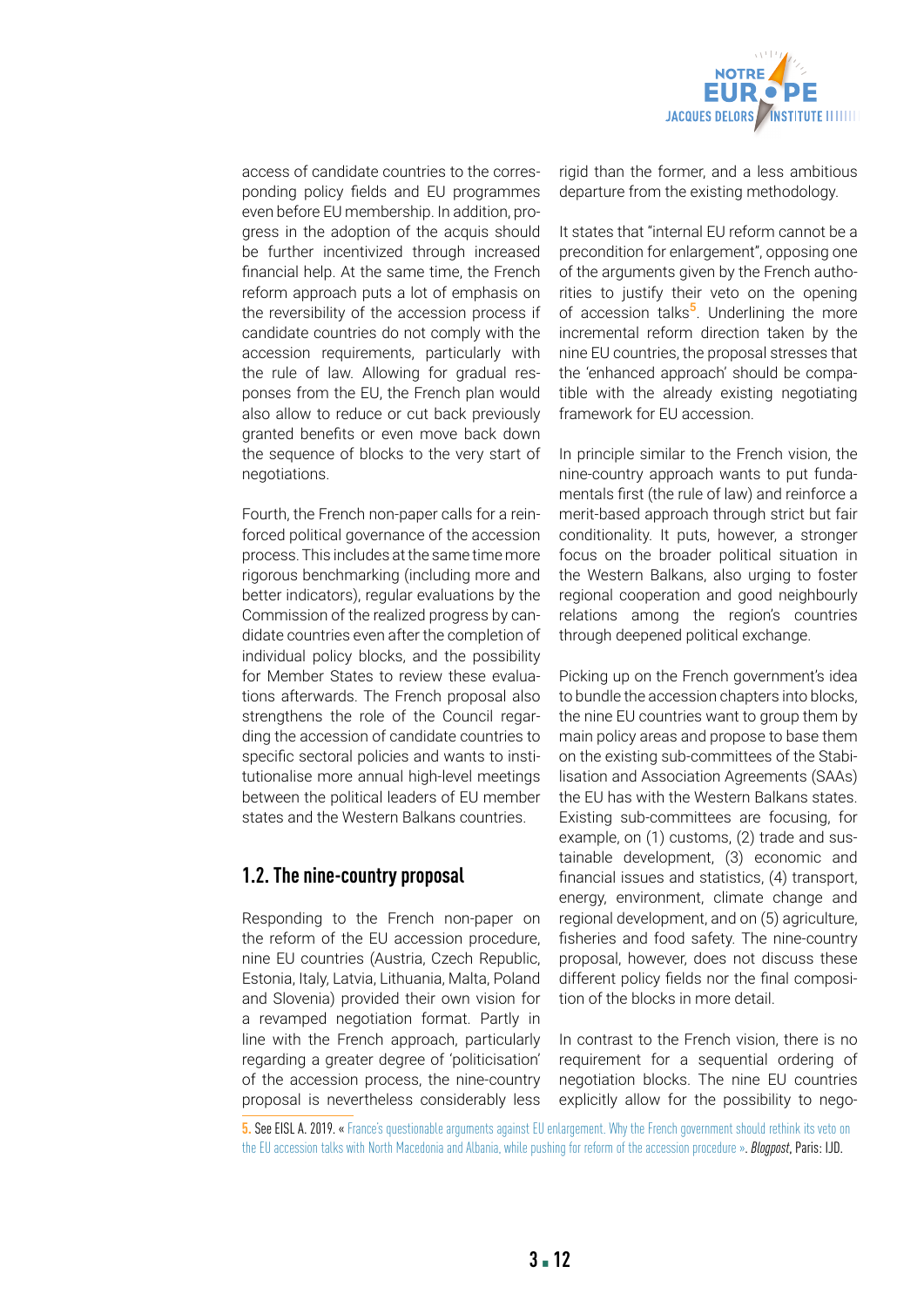

tiate several blocks in parallel. Importantly, however, the chapters related to the rule of law should be reinforced by becoming more central to the negotiation talks, also through clearer recommendations and more thorough benchmarking. Regarding a possible reversibility of accession progress, the ninecountry proposal merely calls for the better use of existing instruments such as the so-called 'imbalance' clause**6**.

Partly mirroring the 'carrot & stick' approach of the French authorities, the nine-country vision also wants to increase benefits, and thus incentives, for the candidate countries of the Western Balkans, including both financial and non-financial support. The 'enhanced approach' wants to introduce "effective and targeted financial incentives that reward as well as facilitate progress", e.g. through gradual participation in the EU's Single Market and specific EU programmes. It also aims at increasing EU support to fight organised crime and corruption.

**The nine-country proposal puts a particular emphasis on a strengthening of the political dimension of the accession process, to be achieved through more high-level political exchange and the integration of Western Balkans countries into European conferences, committees and working groups**. It wants to give more importance to intergovernmental conferences, establish annual meetings of the European Council with Western Balkans leaders (as the French proposal suggests) as well as regional 'Europe Conferences' to improve the dialogue between the region's countries.

Another key element of a reinforced political dimension is to provide (similar to the stance of the French authorities) a "more measurable, easily communicable and comparable" presentation of the level of EU acquis implementation in each policy block by the Commission. In the view of the nine EU countries, this heightened clarity

and visibility would help facilitate the evaluation of reform progress and could thus help to shape "a broader consensus on the assessments of reforms and ensure advancements".

Finally, there should be a more pronounced communication strategy explaining the benefits of EU accession among Western Balkan countries and their citizens to improve the acceptability of reforms.

## **1.3. The Commission proposal**

Reflecting on these two different reform proposals, the European Commission published its own vision for a revamped EU accession process in February 2020. Overall, it integrates key elements of both (non) papers, nuancing the rigid French approach, while also going beyond the nine-country proposal. Picking up the framing of the different national proposals, the Commission argues that the accession processes "has to become more predictable, more credible – based on objective criteria and rigorous positive and negative conditionality, and reversibility – more dynamic and subject to stronger political steering". The Commission proposal is also the most detailed and applied one, moving from rather general reform ideas to more practical implementation options.

Following the previous reform visions, the Commission also suggests reorganising the accession chapters into blocks, calling them 'thematic clusters'. While also referring to the sub-committees of the SAAs (like the ninecountry proposal), it provides a bundling of chapters into six blocks: (1) fundamentals (rule of law), (2) internal market, (3) competitiveness and inclusive growth, (4) green agenda and sustainable connectivity, (5) resources, agricultures and cohesion, and (6) external relations. In principle similar to the French proposal, the Commission's

**6.** See MAJSTOROVIĆ S. 2019. « [To be or not to be – the case for Serbia's European integration](https://www.global-focus.eu/2019/08/not-case-serbias-european-integration/) ».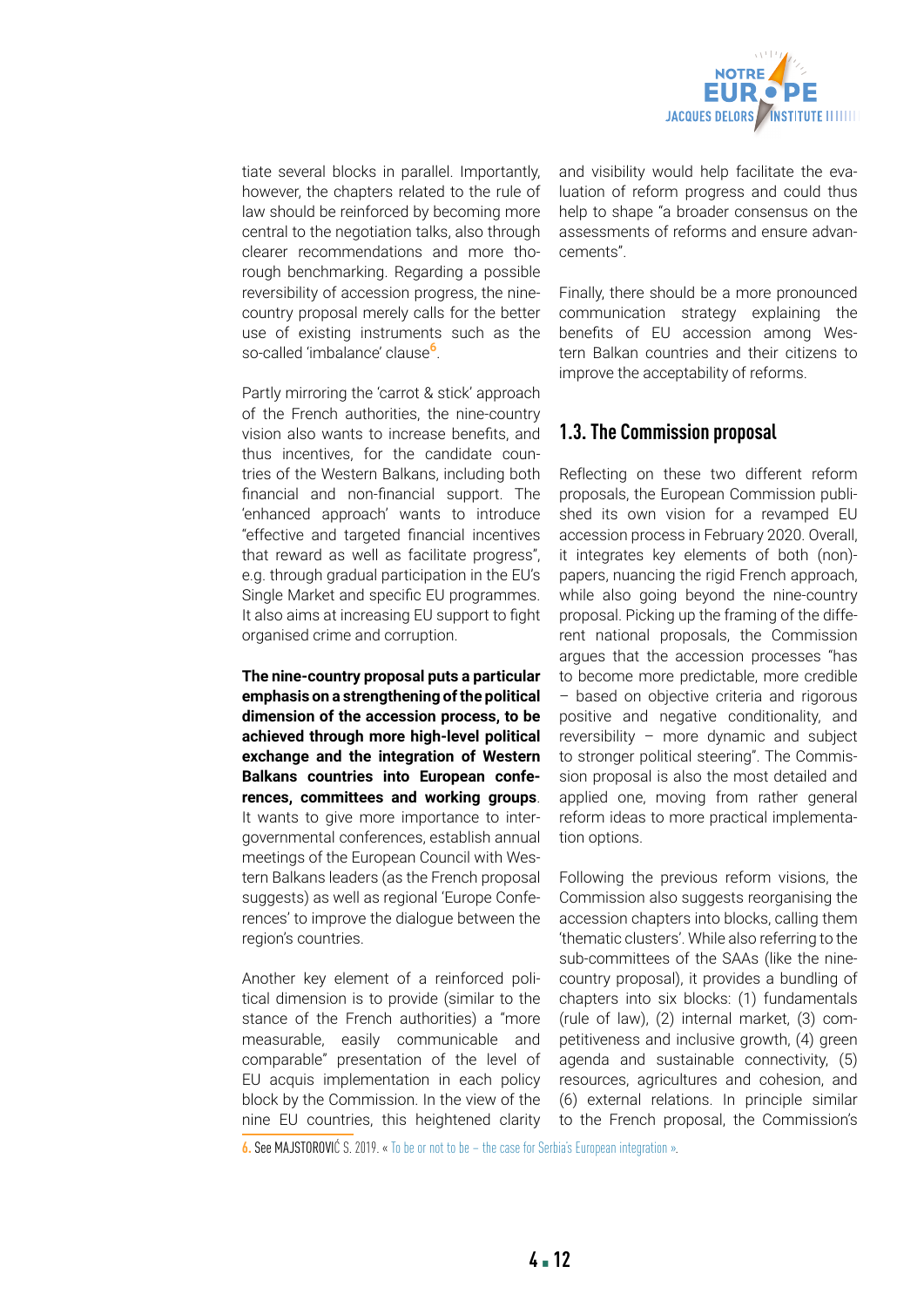

aggregation of chapters seems to make for thematically more coherent policy blocks (see Table 1 and the contents of the current accession chapters in the Annex).

**Finding a compromise between the rigid sequential approach of the French authorities and the more flexible one of the nine EU countries, the Commission suggests that "negotiations on the fundamentals will be opened first and closed last, and progress on these will determine the overall pace of negotiations".** This clearly puts a stronger focus on the rule of law dimension of accession talks. At the same time, the Commission approach does not forbid to open the negotiations of several blocks in parallel.

Mirroring the reform trajectories of the two previously circulated papers, the Commission also wants to reinforce a conditionality and incentive logic for the accession talks. It proposes "accelerated integration and 'phasing-in' to individual EU policies, the EU market and EU programmes, while ensuring a level playing field". In addition, it foresees more financial support both in the form of direct funding and loans.

The Commission proposal is largely in line with the French non-paper on "the need for more decisive measures proportionally sanctioning any serious or prolonged stagnation or even backsliding in reform implementation and meeting the requirements of the accession process". It lays out a number of sanctions such as reducing financial support, cutting the access to EU programmes, putting negotiations in certain policy areas on hold or to suspend them altogether. Also already closed chapters/blocks could be re-opened or reset following an assessment by the Member States.

Even more so than the nine-country proposal, the Commission puts a particular focus on the political dimension of the accession

process, also suggesting a detailed annual policy cycle for the negotiation talks.

In this policy cycle, the Commission's annual enlargement package is supposed to take on a central role, providing better guidance for candidate countries on the reform priorities and alignment criteria as well as the broader EU expectations, while also checking the compliance of candidate countries with the EU acquis. Recommendations of the EU can also include proposals for corrective measures. Following the publication of the enlargement package, the Commission proposal suggests country-specific intergovernmental conferences which serve to discuss the contents of the package and to shape the reform agenda through political dialogue.

In terms of broader political exchange, the Commission proposal includes a comprehensive set of new or revamped meetings between leaders of the EU (Member States) and the Western Balkans countries. Next to intergovernmental conferences, it calls for the holding of regular EU-Western Balkans Summits, the inclusion of national public officials as observers in EU meetings and committees, and a stronger "focus of SAA bodies on key political issues and reforms".

Going beyond the  $-$  at times  $-$  vague suggestions of the French and the nine-country proposal for a better inclusion of EU Member States in the negotiation process, the Commission proposal is more concrete. It invites Member States to contribute to the accession process through direct input to the annual reports on the progress of negotiations, the provision of sectoral advice by national policy experts, and their monitoring of reform progress on the ground in the candidate countries. Through the proposed reinforced policy cycle, Member States should also have more and better opportunities to review the overall progress of accession talks.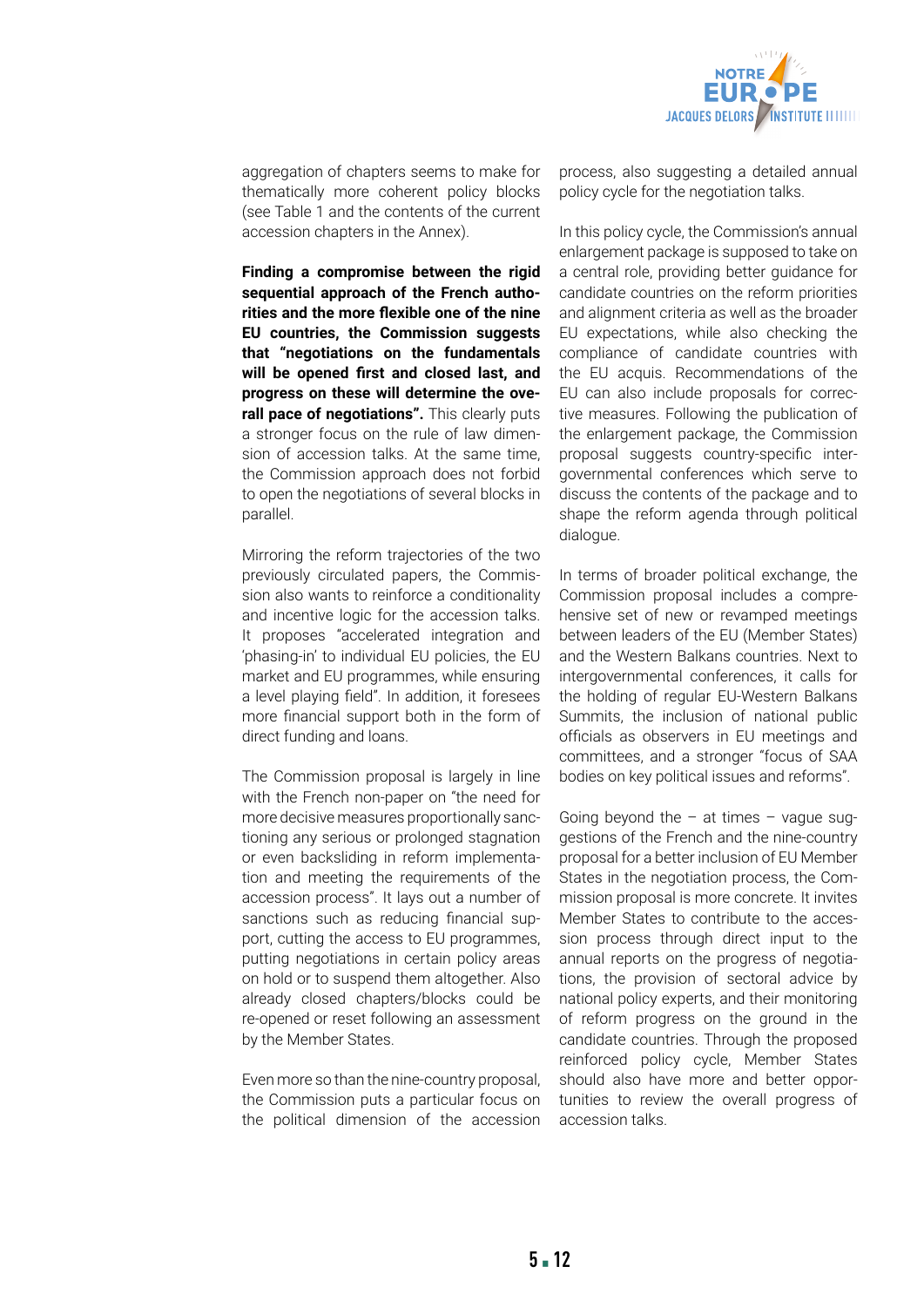#### Table 1 **·** Key elements of the three different reform options for the EU accession procedure

FRENCH PROPOSAL NINE-COUNTRY PROPOSAL COMMISSION PROPOSAL **Publishing date** November 2019 **December 2019** December 2019 **Publishing date** February 2020 **Negotiations in blocks** Yes (in 7 blocks) Yes (along the lines of the 8 SAA sub-committees) Yes (in 6 blocks) **Blocks (areas, clusters) and included chapters (see Annex for description of chapters)** Block 1 (Rule of law):  $• 23, 24$ Block 2 (Education, research, youth, culture, sport, environment, transport, telecommunications, energy:  $\cdot$  14, 15, 21, 22, 25, 26, 27 Block 3 (Employment, social policy, health policy, consumers, competitiveness):  $\cdot$  5, 7, 8, 19, 20, 28 • Block 4 (Economic and financial affairs): 4, 16, 17, 18, 32 Block 5 (Internal market, agriculture and fisheries):  $\cdot$  1, 2, 3, 6, 10, 11, 12, 13 Block 6 (Foreign affairs): • 30, 31 Block 7 (Others): • 33, 34, 35 Grouping of negotiation chapters along the lines of the eight SAA sub-committees Examples of sub-committees from existing SAAs are: • Customs • Trade and sustainable development • Economic and financial issues and statistics • Transport, energy, environment, climate change and regional development • Agriculture, fisheries and food safety • Sanitary and phytosanitary sub-committee • Migration issues • Geographical indications Block 1 (Fundamentals):  $\cdot$  5, 18, 23, 24, 32 Block 2 (Internal market):  $\cdot$  1, 2, 3, 4, 6, 7, 8, 9, 28 Block 3 (Competitiveness and inclusive growth): • 10, 16, 17, 19, 20, 25, 26, 29 Block 4 (Green agenda and sustainable connectivity):  $\cdot$  14, 15, 21, 27 Block 5 (Resources, agriculture and cohesion)  $\cdot$  11, 12, 13, 22, 33 Block 6 (External relations)  $• 30, 31$ **Sequential negotiations** Ves • No parallel negotiations of different blocks allowed • Rule of law as the first block No • Allows explicitly for parallel negotiations • More importance given to the rule of law block Partly • Rule of law block is opened first and closed last • Parallel negotiations are possible **Reversibility (linked to conditionalities)** Yes • Possibility of gradual withdrawal of financial support and participation in EU programmes • Possibility of reopening of closed blocks or even restart of negotiation process No (or at least not discussed explicitly) Yes • Possibility of gradual withdrawal of financial support and participation in EU programmes • Possibility of reopening of closed blocks or even restart of negotiation process **Incentives •** Financial support • Gradual access to the policy fields and EU programmes linked to completed blocks • Financial support • Gradual access to the policy fields and EU programmes linked to completed blocks • Support to fight organised crime and corruption • Financial support (funds and loans) • Gradual access to the policy fields and EU programmes linked to completed blocks **Role of Member States | •** More rigorous benchmarking which facilitates evaluation of progress by Member States • Strengthened role of Council regarding the accession of candidate countries to specific sectoral policies • Better presentation of EU acquis implementation for evaluation by Member States • Direct input to annual reports on the negotiation progress • Provision of sectoral advice by national policy experts • Monitoring of reform progress in the candidate countries **Political institutions & processes** • Institutionalisation of more annual high-level meetings between EU Member States and Western Balkans countries • Intergovernmental conferences • Annual meetings of the European Council with Western Balkans leaders • Regional Europe conferences • Integration of candidate countries into European committees and working groups • Intergovernmental conferences • EU-Western Balkans Summits • Inclusion of national public officials as observers in EU meetings, committees • Refocusing of SAA sub-committees • Introducing a strengthened policy cycle centred around the Commission's annual enlargement package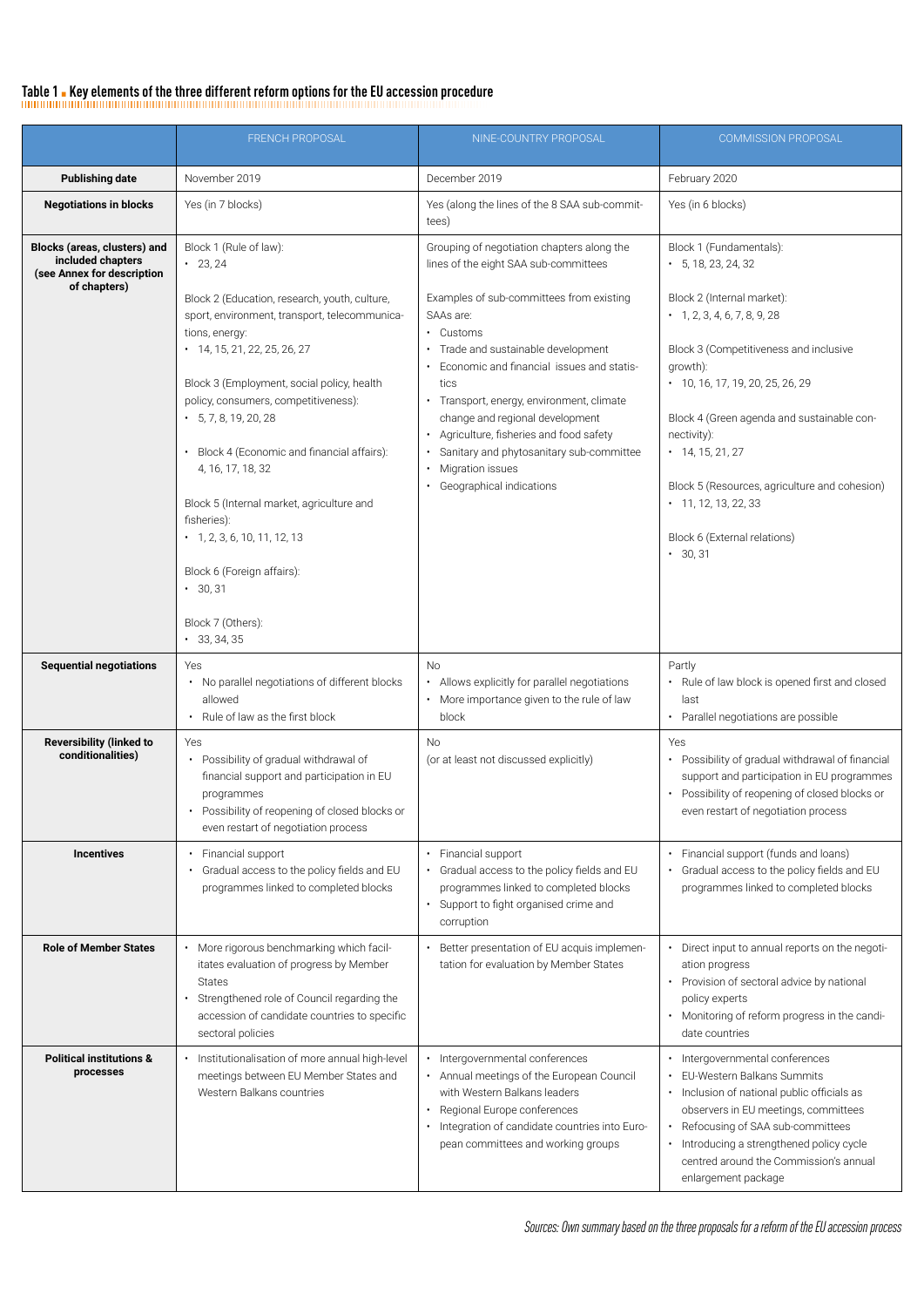

More broadly, **the Commission proposal calls for increased transparency and communication activities to improve the public's understanding of the accession process and to create more support for EU integration.** And finally, the document also explicitly discusses what a revamped accession process would mean for the ongoing negotiations with Serbia and Montenegro. Rather than imposing a new model on them, the negotiating framework can be amended but only if the two candidate countries agree to this.

## **1.4. Commonalities and differences of the three reform options**

Following the analysis of the three reform proposals for the EU accession process, Table 1 summarizes their most important elements along a number of key dimensions, which allow for a better comparison across the different reform approaches. They include (1) the bundling of accession chapters into policy blocks, (2) the parallel and/ or sequential negotiation of these blocks, (3) the possibility for reversibility mechanisms, (4) the forms of incentives and conditionalities, and (5) the political institutions and processes to be created and/or utilized. For all of the following comparisons it should, of course, be acknowledged that informally circulated non-papers and an official commission proposal do not have the same status nor are they subject to the same amount of scrutiny ahead of publication.

As visible from a comparison of the different reform proposals, the Commission proposal has integrated key elements of both the French and nine-country proposals. The Commission paper borrows from the French approach particularly concerning the bundling of accession chapters into blocks, the reversibility of negotiation progress and accompanying sanctions and more rigorous benchmarking to facilitate the evaluation of accession-related reforms. The Commission, however, also attenuates some

elements of the French vision such as the very rigid sequential approach to the different policy fields.

From the nine-country-proposal, the Commission adopted many suggestions for the political dimension of the accession talks, including the better integration of candidate countries into existing EU bodies and the creation of more platforms for political dialogue, also on the regional level. **In some regards, the Commission approach goes even further than what was suggested by the nine countries, detailing a reinforced role of Member States in the accession talks across the policy cycle**.

In terms of financial and non-financial incentives, all three proposals largely agree, calling for more financial support, expert help and the gradual accession of candidate countries into EU policy fields and programmes.

## **2** ▪ **Expected improvements and potential problems with the different reform options**

The different reform options entail a number of expected improvements but also potential problems for the future EU accession process in comparison to the status quo. The analysis of these anticipated outcomes is based on the following underlying assumptions and premises.

First, a reorganisation (and simplification) of the existing 35 accession chapters is seen as an advancement in comparison to the status quo by raising political visibility and thus supporting broader reform efforts. A reinforcement of the rule of law dimension of the negotiation talks is also deemed positive as it raises the likelihood that basic tenets of the rule of law will be better anchored in candidate countries in the medium- to long-term, drawing lessons from past enlargement rounds.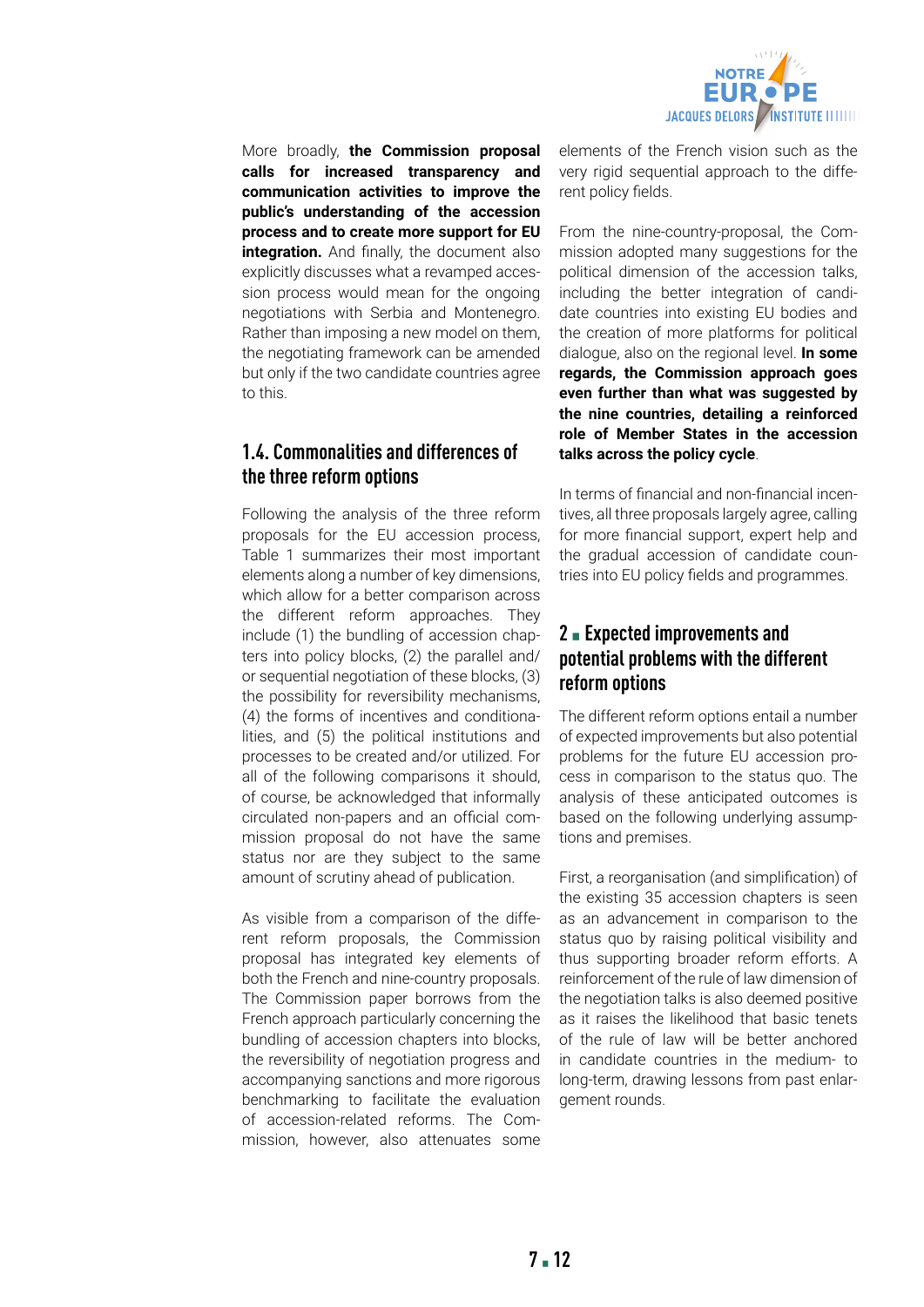

Second, gradual and proportional sanctions and incentives are viewed as positive, as they help to steer the negotiation progress, additionally supporting reforms while deterring faulty implementation or step-backs in the accession process.

Third, reforms of political institutions, processes and participation are regarded in a favourable manner, if they allow for more political exchange among the EU, its Member States and candidate countries, a better integration of candidate countries into EU fora, and if the role of Member States in the accession process is fostered in a way that makes them stakeholders rather than outsiders in a largely technocratic process. In addition, increased transparency and clearer benchmarking would also constitute an improvement to the current situation, allowing for a better monitoring of the negotiation talks and reform agendas.

Fourth, and more broadly, reform proposals are assumed to be sensible if they do not undermine the general objective of the EU accession process, which is that candidate countries will become full EU Member States if they fulfil all the requirements set out by the European Union at the start of the negotiations. Approaches which make it more likely that negotiation progress can be blocked due to political reasons beyond the actual accession obligations are thus viewed as negative.

Based on these assumptions and premises, the different elements of the three reform proposals are evaluated and ranked with + (positive),  $\sim$  (neutral), and - (negative) in comparison with the existing EU accession process. Table 2 (see page 9) summarizes the anticipated outcomes of the French, nine-country and Commission proposals, also allowing for a comparison across the different reform visions.

Common to all three reform proposals is the move towards a reorganisation and simplification of the different accession chapters.

Giving it different names (blocks, areas, clusters), the individual reform visions improve the visibility of the actual reform agenda, creating broader (and generally coherent) policy blocks, which can help to improve reform efforts, by raising the stakes and linking them with clearer benefits. Among the three reform visions, the Commission's suggestions for the new negotiation blocks seem to be the most coherent one, making it slightly preferable to the other ones.

Also concerning the rigidity of the procedure of accession talks and the reinforcement of the rule of law dimension, the Commission proposal probably provides the best overall package, mixing a refocused negotiation process based on a central rule of law block while retaining sufficient flexibility for negotiations to move forward even if there are blockades in particular policy areas. In comparison to the French proposal, which demands the completion of the rule of law block before any other block can be opened, the Commission wants the rule of law block to be opened first and closed last, as mentioned above.

In terms of reversibility, two aspects make the Commission approach preferable to the French one. First, the Commission plan seems more practical, as it is politically easier to simply not close an opened policy block rather than reopening an already completed one. Second, the French model is not clear about how to deal with problems in the rule of law block while other blocks are already finalised. Given the sequential logic, would all other completed policy blocks also be invalidated if one of the blocks on the lower steps of the accession ladder are not implemented correctly? This is a potential shortcoming, at least in the current version of the French proposal, making the Commission proposal a clearer choice.

On the issue of better incentives all three reform options contain improvements by wanting to provide more financial support and gradual access in EU policy fields and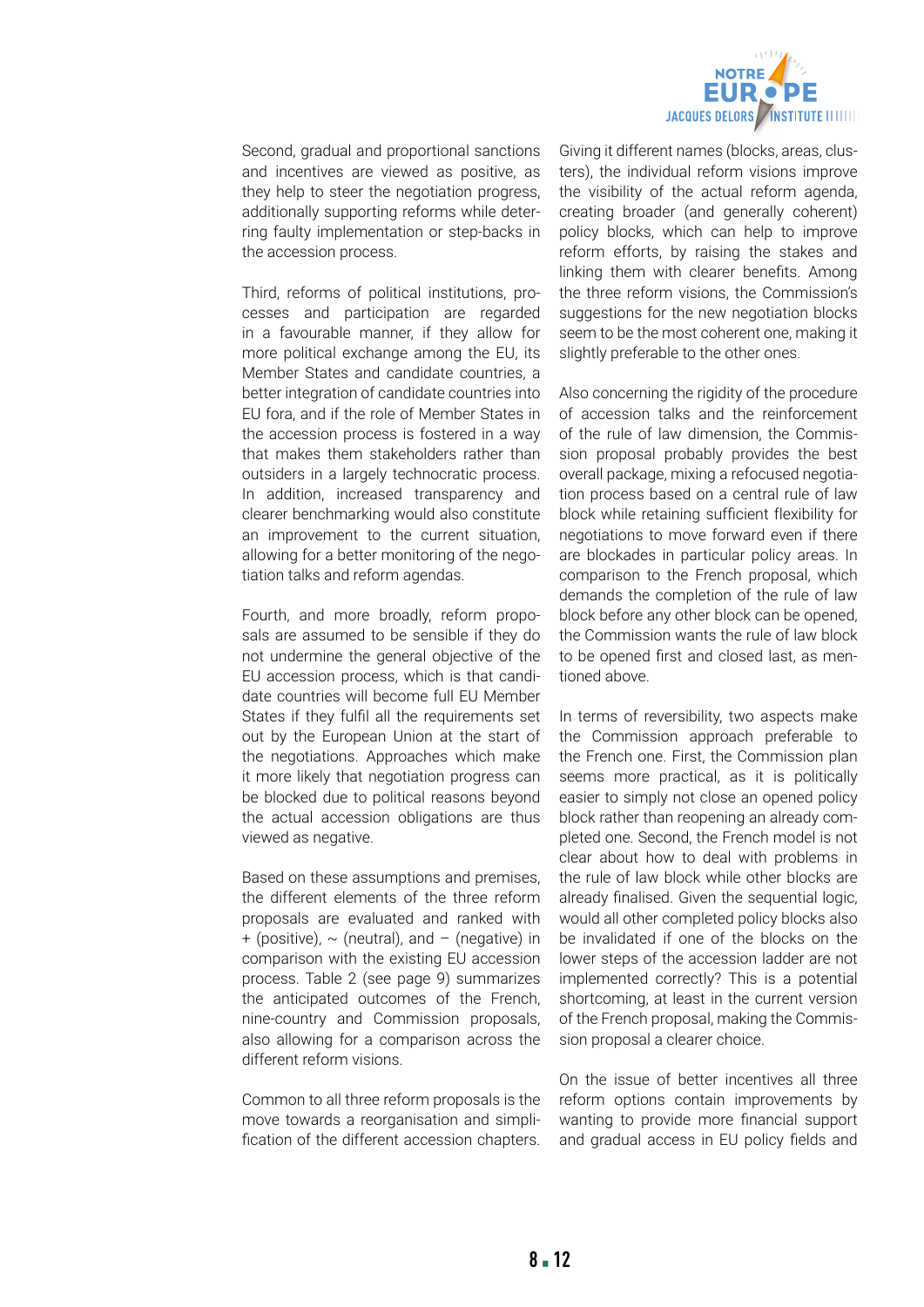

### **Table 2** ▪ **Evaluation of expected improvements and potential problems of the three reform proposals for the EU accession process**

|                                                      | FRENCH PROPOSAL                                                                                                                                                                                               | NINE-COUNTRY<br>PROPOSAL                                                                                                                                                                                                                                                     | <b>COMMISSION PROPOSAL</b>                                                                                                                                                                                                                                                                                                                                                 |
|------------------------------------------------------|---------------------------------------------------------------------------------------------------------------------------------------------------------------------------------------------------------------|------------------------------------------------------------------------------------------------------------------------------------------------------------------------------------------------------------------------------------------------------------------------------|----------------------------------------------------------------------------------------------------------------------------------------------------------------------------------------------------------------------------------------------------------------------------------------------------------------------------------------------------------------------------|
| <b>Negotiations in</b><br>blocks                     | + Blocks make the<br>accession process more<br>accessible<br>$\sim$ Aggregation of chapters<br>for the individual blocks<br>not particularly intuitive                                                        | + Blocks make the<br>accession process more<br>accessible<br>$\sim$ Does not provide an<br>explicit proposal for the<br>aggregation of chapters                                                                                                                              | + Blocks make the<br>accession process more<br>accessible<br>+ Aggregation of chapters<br>for the individual blocks<br>rather coherent                                                                                                                                                                                                                                     |
| <b>Sequential</b><br>negotiations                    | + Clear order of<br>negotiations<br>- Rigidity of the sequential<br>order of negotiation talks<br>might be counter-<br>productive for the<br>negotiation progress                                             | ~ Proposal for strength-<br>ened rule of law block, but<br>no special role in negotia-<br>tion organisation<br>+ Possibility of parallel ne-<br>gotiations of blocks<br>allows for more political<br>flexibility                                                             | + Gives a more important<br>role to the rule of law<br>block<br>+ Possibility of parallel ne-<br>gotiations of blocks<br>allows for more political<br>flexibility                                                                                                                                                                                                          |
| <b>Reversibility (linked</b><br>to conditionalities) | + Clear and proportional<br>sanctions<br>$\sim$ Lack of clarity<br>concerning the conse-<br>quences of a sequential<br>order for reversibility                                                                | ~ No explicit information<br>on reversibility given                                                                                                                                                                                                                          | + Clear and proportional<br>sanctions                                                                                                                                                                                                                                                                                                                                      |
| <b>Incentives</b>                                    | + Better financial support<br>+ Gradual access to EU pol-<br>icy fields and pro-<br>grammes                                                                                                                   | + Better financial support<br>+ Gradual access to EU pol-<br>icy fields and pro-<br>grammes                                                                                                                                                                                  | + Better financial support<br>+ Gradual access to EU pol-<br>icy fields and pro-<br>grammes                                                                                                                                                                                                                                                                                |
| <b>Role of Member</b><br><b>States</b>               | + Better benchmarking of<br>negotiation progress<br>~ Strengthened participa-<br>tion of Member States in<br>deciding gradual<br>accession of candidates<br>to EU policy fields and<br>programmes             | + Better benchmarking of<br>negotiation progress<br>~ Role of Member States<br>not particularly strength-<br>ened                                                                                                                                                            | + Strengthened participa-<br>tion of Member States in<br>the monitoring, evaluation<br>and guidance of acces<br>sion reforms                                                                                                                                                                                                                                               |
| <b>Political institu-</b><br>tions & processes       | + More high-level political<br>dialogue between the<br>EU. its Member States<br>and candidate countries<br>$\sim$ Remains rather vague<br>about the political<br>dimension of a reformed<br>accession process | + More high-level political<br>dialogue between the<br>EU, its Member States<br>and candidate countries<br>+ Inclusion of candidate<br>countries as observers in<br>EU bodies<br>$\sim$ Increased complexity<br>through creation of sever-<br>al new exchange plat-<br>forms | + More high-level political<br>dialogue between the<br>EU, its Member States<br>and candidate countries<br>+ Inclusion of candidate<br>countries as observers in<br>EU bodies<br>$\sim$ Increased complexity<br>through creation of sever-<br>al new exchange plat-<br>forms<br>+ Inclusion of a detailed<br>policy cycle to analyse<br>and foster negotiation<br>progress |
| <b>Broader conse-</b><br>quences                     | - Rigid structure of acces-<br>sion process could lead<br>to the risk of candidate<br>countries getting stuck in<br>negotiation talks                                                                         | $\sim$ Reform proposal does<br>not differ very much from<br>the existing accession<br>process in terms of setup                                                                                                                                                              | + Comparatively ambitious<br>reform, which retains nev-<br>ertheless a certain degree<br>of flexibility                                                                                                                                                                                                                                                                    |

*Sources: Own analysis*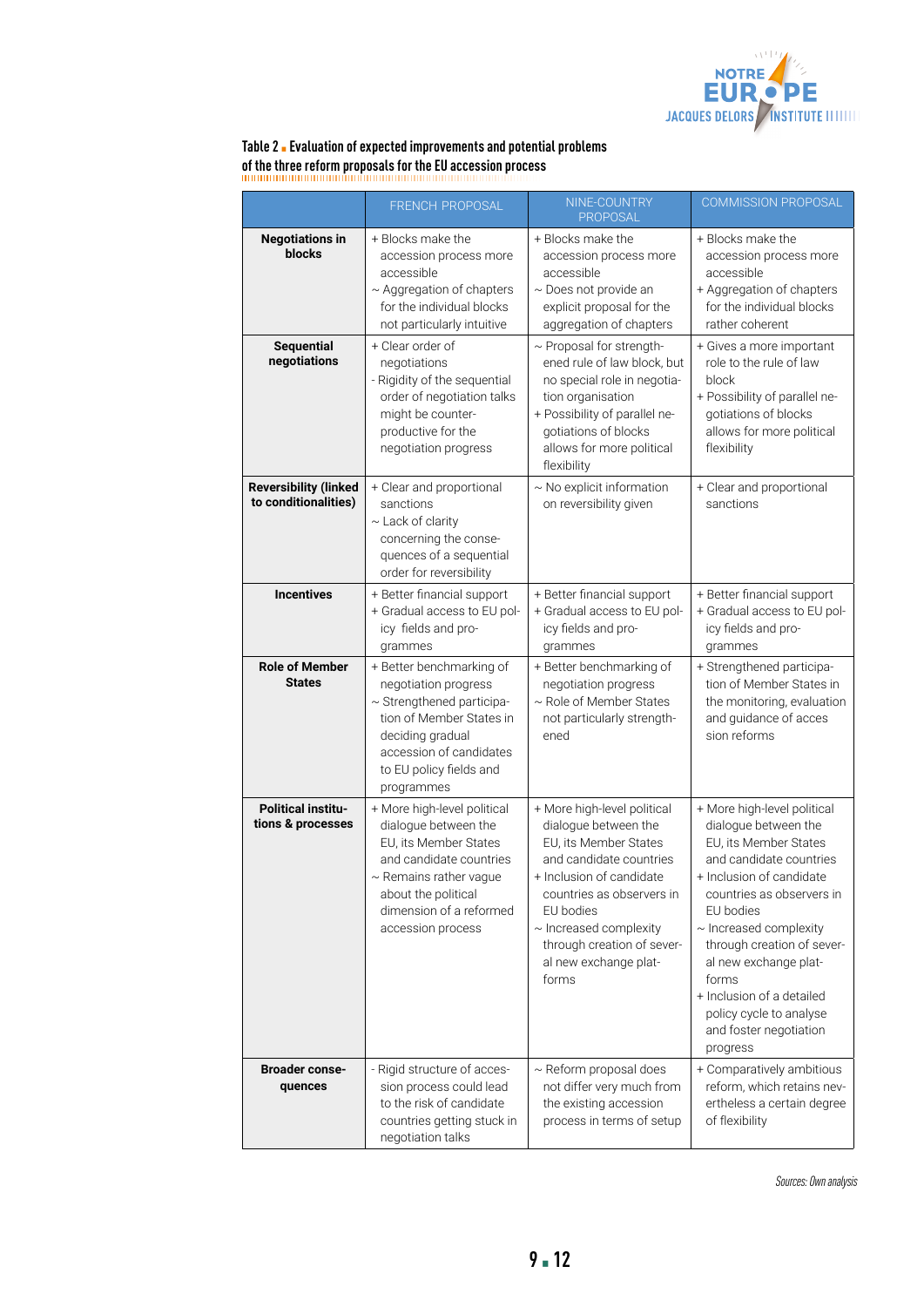

programmes if there is adequate reform progress. The French proposal links this with a bigger say for Member States in the Council for the concrete participation of candidate countries, which, on the one hand, would make the process less technocratic, but, on the other hand, could also lead to blockades from particular Member States for domestic political reasons rather than European concerns. This point should be taken into consideration for the upcoming negotiations on the reform design.

More broadly, the Commission proposal contains the most concrete and comprehensive suggestions for a reinforced participation of Member States in the accession process. Beyond the general call for clearer benchmarking and thus easier monitoring of reform progress, the Commission wants to make Member States stakeholders of the negotiations from the provision of national expertise, over the monitoring on the ground, to the co-writing of annual reports.

Regarding additional and strengthened political exchange and institutions, the Commission and nine-country proposals are the most ambitious ones, suggesting the inclusion of candidate countries as observers in existing EU fora. In addition, the Commission provides a detailed and operational vision for a reinforced annual policy cycle centred around the annual enlargement package. Again, this makes the Commission proposal the best starting point for the upcoming negotiations between the Member States and the EU institutions.

All three reform proposals for the EU accession process stress that its final objective remains 'full and complete' EU membership. But how do these promises match with the actual reform plans put forward?

Especially the French proposal entails the potential risk that candidate countries could get stuck in the accession process. Particularly the rigid structure of the sequential

negotiation setup and the planned increased role for Member States in deciding on candidate countries' participation in specific EU policy fields and programmes seem problematic in this regard.

Difficulties in implementation limited to individual policy blocks could potentially derail the whole accession process. While aimed at ensuring consistent reform efforts and sincere implementation of the EU acquis, the French plan for the organisation of accession talks and the inbuilt logic of reversibility of negotiation progress could actually undermine such efforts on the side of candidate countries. The peculiarities and the functioning of national political arenas have to be taken into consideration when assessing reform trajectories, which an overly rigid approach might not be able to integrate.

At the same time, **giving Member States a more political say over the participation of candidate countries in EU programmes and policy fields could go beyond the general idea to make EU members stakeholders of the accession process**. **It could rather 'over-politicize' the accession process, as national parties could use such situations to block accession progress to appeal to domestic audiences and to win electoral battles on the national level.** 

In the end, while containing several clear improvements to the status quo, the French reform proposal thus entails the potential risk for candidate countries to get stuck in a half-in/half-out EU membership limbo due to domestic political factors among both the candidate countries and the EU Member **States** 

In comparison, the nine-country proposal differs significantly less from the currently existing accession process. Its most ambitious reform elements are about creating additional political exchange and participation, which are supposed to increase a stakeholder logic to the negotiation talks. **There are considerably fewer**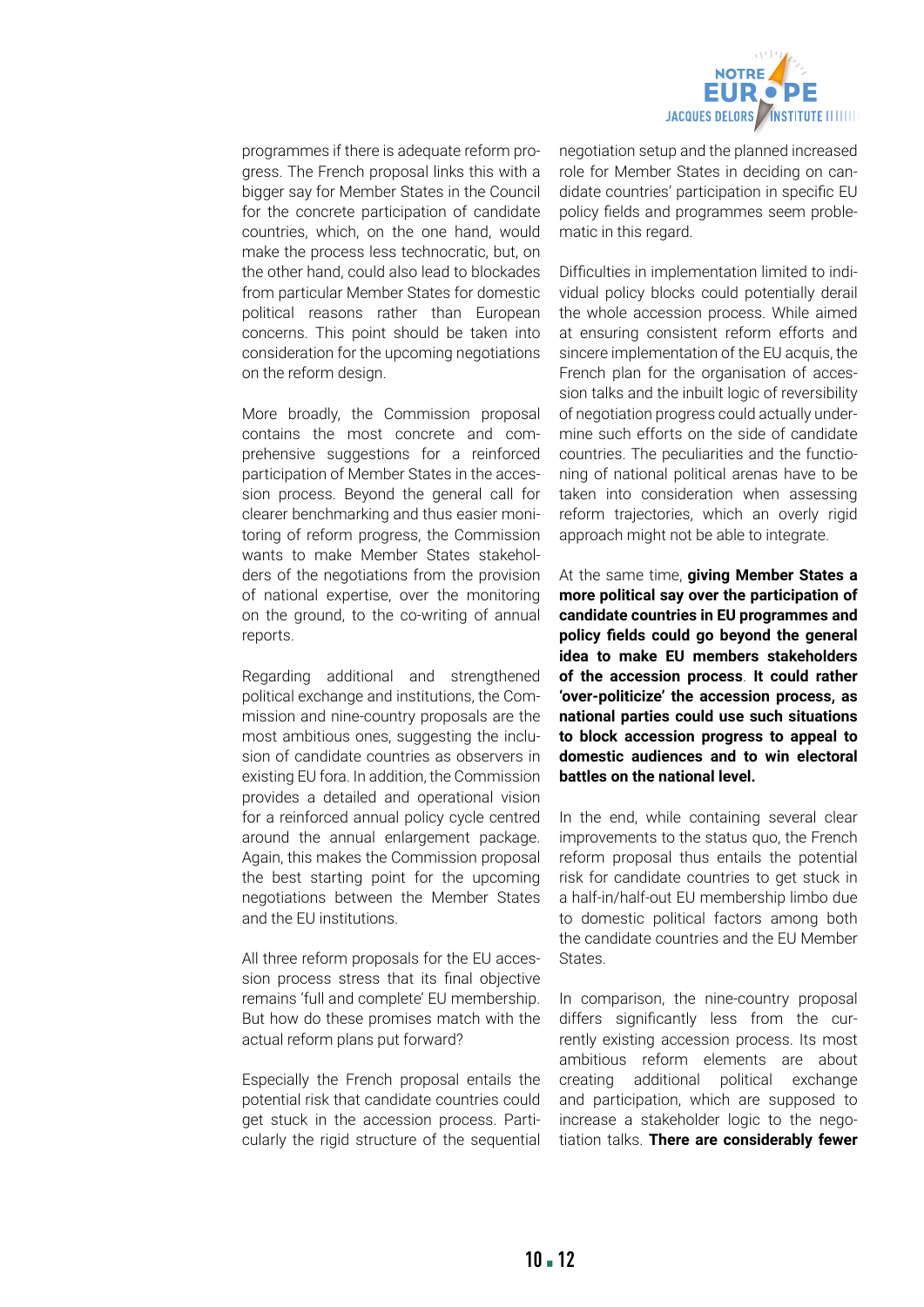

**risks for candidate countries to get stuck in the accession process following the ninecountry reform option, but as their vision does not depart considerably from the status quo, it might not be enough to overcome a French veto and existing problems in the accession process and thus could seem like an insignificant reform.**

The Commission proposal finally has an ambitious reform objective but alleviating some of the potentially unintended consequences of the French reform plan. The reorganisation of the accession process should allow for a renewed impetus for the advancement of negotiation talks and the planned increased stakeholder role of Member States seems to find a good balance between a technocratic and political governance of the process.

## **3** ▪ **The Commission proposal as a sensible foundation for the upcoming negotiations**

Based on the analysis and comparison of the French, nine-country and Commission proposals on a reform of the EU accession process, this policy brief believes the latter proposal to constitute a very good point of reference for the negotiations amongst EU Member States ahead of the Council Meeting in late March 2020. It is a sensible compromise between the different reform visions laid out by France and the nine countries led by Italy, Poland, Austria and Slovenia.

The scope of the Commission plan should be able to convince the French authorities that it is a significant reform going beyond the creation of additional fora for political dialogue among Member States and candidate countries. At the same time, the Commission's suggestions for a revamped accession process should also weaken the concerns of other EU Member States that saw the French reform proposal as a potential 'poison pill', rendering future EU accession considerably more difficult or

even impossible under the veil of a progressive reform. The Commission plan excludes most of the inbuilt rigidities and eventual pitfalls of the French plan, which should give more enlargement-friendly EU Member States confidence in the actual reform direction.

The coming weeks will show how the negotiation positions of the different EU Member States and the European Commission will evolve. On the French domestic level, the passing of the local elections in France (15<sup>th</sup> and 22<sup>nd</sup> of March) should give the national government more leeway to agree to a reform compromise and to simultaneously end its veto for the opening of accession talks with North Macedonia (and potentially with Albania as well). With a reform largely in line with the Commission proposal, the French authorities could also claim that their veto was successful in bringing about considerable change to the existing EU accession process. A lifting of a veto could thus be justified to the domestic electorate while being potentially able to limit the damage done to the national political sphere particularly in North Macedonia.

▪